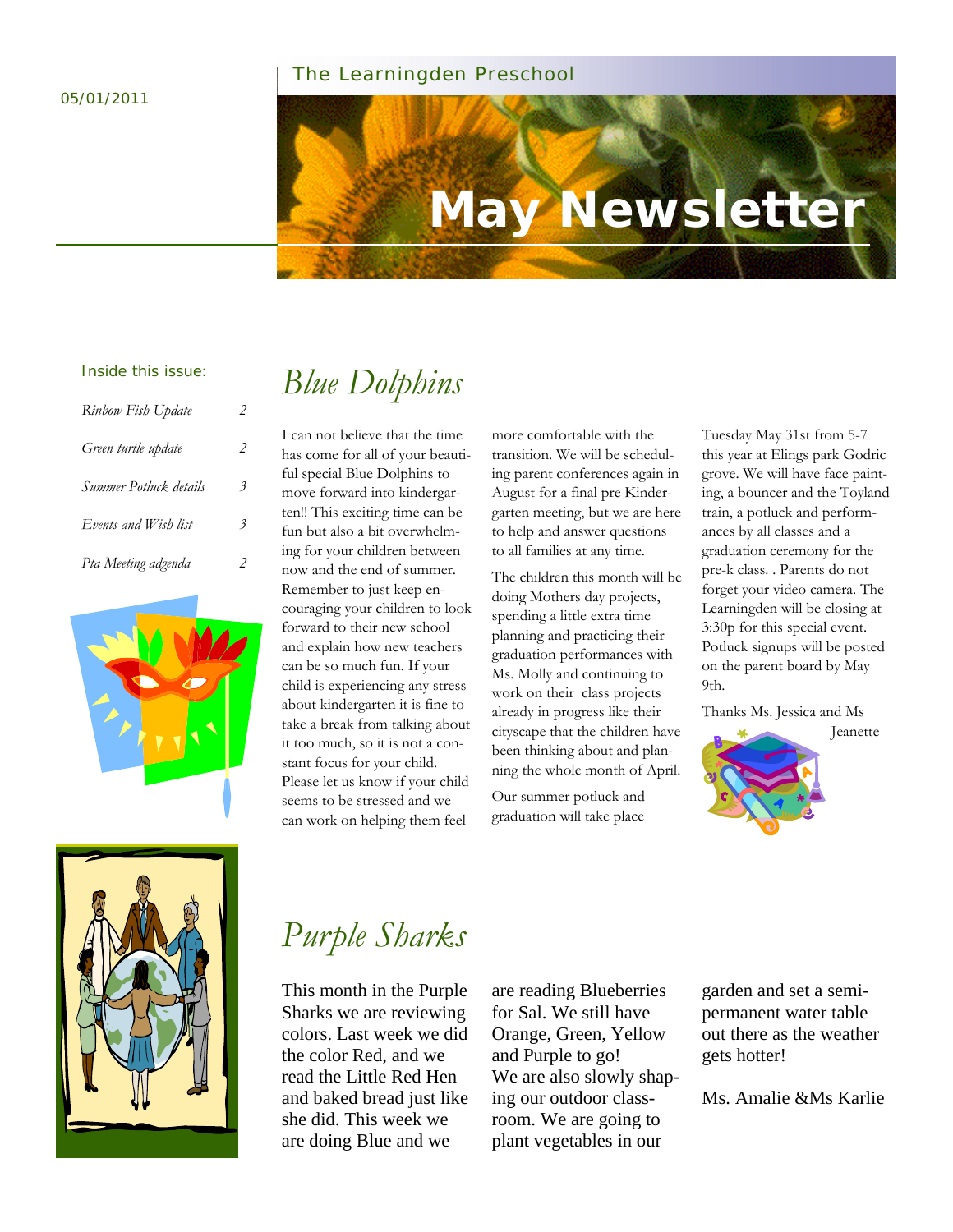

### *Rainbow Fish*

The Rainbow Fish class this month is very busy. We are learning to recognize the first letters in our names as well as practicing to count up to ten. We have been mainly focusing on color and shape recognition through group time as well as on an individual basis. This month we are going to be making projects for mother's day, as well as getting ourselves ready for Graduation at the end of the month. We are learning lots of neat songs and dance moves from the music teacher that we are excited to share with our friends and family. We hope to see you there!

Ms. June and Ms. Mali



#### *Green Turtles*



Green turtles are busy learning, playing, creating and having a ton of Fun!! We are busy this month making mothers day projects, and preparing to sing our hearts out at Graduation with Ms. Molly.



### *PTA MEETING*

The Learningden Preschool PTA meeting will be held May 13th from 4:30o-5:30pm. We will be discussing many great things like, plans for the summer potluck, Playground plans, parent work day ideas, a Simply pie fundraiser and a donation and cash drive for mothers helpers, a small non profit

group in Santa Barbara who help mothers get items for their babies and diapers free of charge. Come and join us for this fun and exciting PTA meeting and see how you can get involved!! We hope for a great turn out. Please bring ideas to make the Learningden great. Everyone is welcome

and child care is provided.